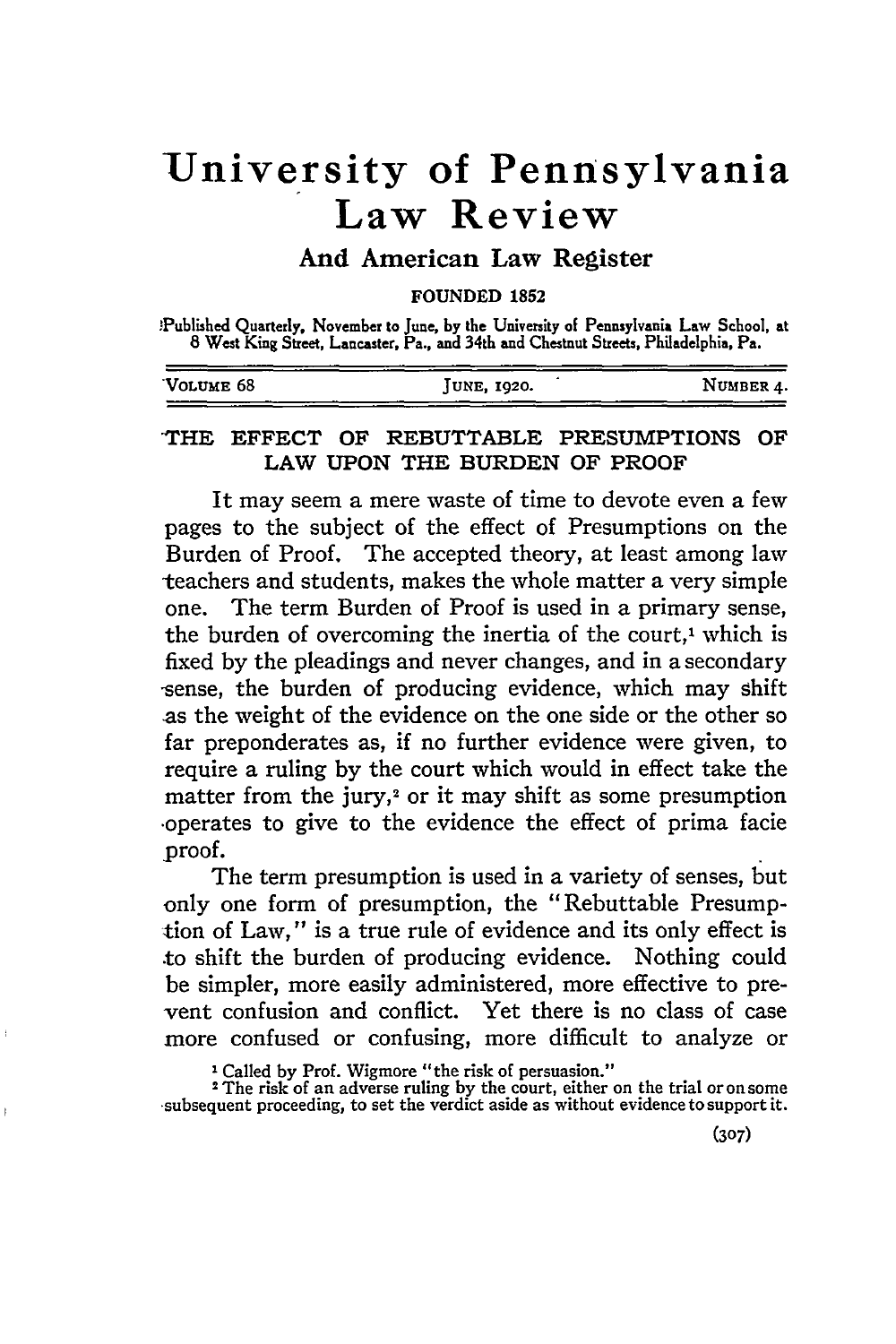rationalise, than those which deal with the effect of presumptions on the burden of proof. The settled practice in at least one important jurisdiction<sup>3</sup> denies the theory *in toto*. And in every jurisdiction there are certain presumptions, not mere presumptions of fact, mere expressions of judicial experience as to the probative value of certain data, not on the other hand conclusive presumptions of law (judicial legislative masquerading as an exercise of the courts admitted supervisory power in matter of evidence), but true Rebuttable Presumptions of Law to which the converse of the theory is applied.

Prof. James Bradley Thayer regards them as being rather part of those portions of the substantive law to which they severally relate than as part of the law of evidence. Many of these do operate in rather restricted fields and tc that extent may appear part of the substantive law to which they apply, but so do many of those presumptions which only shift the burden of producing evidence. In fact there is no presumption universal to the whole field of proof.<sup>4</sup>

The greatest living authority on the subject of evidence says, "sometimes the ruling involves the first 'burden of proof,' i. e., *the risk of non-persuasion of the jury;* that is, in strictness and usually, a question of Pleading rather than of Evidence.'' 5 Yet his own book as well as all other text and case books on the subject of Evidence give instances of such rulings under the title "Presumptions," and courts rarely if ever treat such rulings as laying down principles of pleading.

While it is doubtful whether such presumptions are more limited in operation than presumptions which merely change the burden of producing evidence, and while to regard them as "in strictness" dealing with questions of pleading may require a complete revision of the normal and usual concept of

<sup>&</sup>lt;sup>3</sup> Pennsylvania, where substantially every presumption recognized by the courts does shift the "risk of persuasion."<br>
<sup>4</sup> Even the presumption which operates in aid of one who, having the risk

of persuasion, ought to bear the ancillary burden of producing evidence of facts: peculiarly within his opponent's knowledge, is far from universal. **5** Wigmore on Evidence, Sec. **2499.**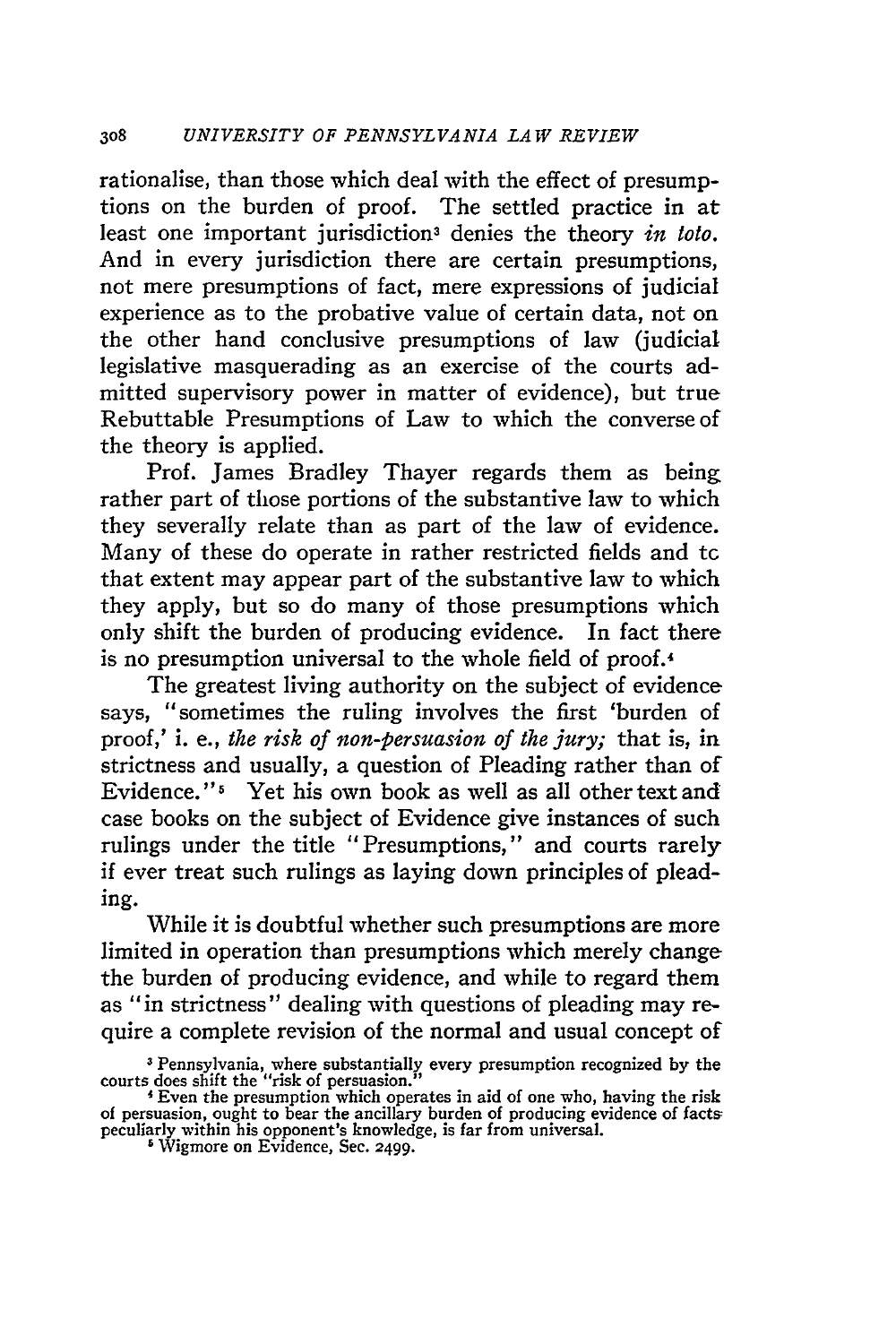pleading, 6 the important thing is to recognize that such presumptions do exist and to discover the reasons for their existence and effect, instead of dismissing them as mere alien interlopers into the law of evidence and as such unworthy of serious consideration.

**6** No authority is cited nor is there any attempt to support this statement by argument or even explanation. It is submitted that it is in conflict with the accepted concept of both pleading and evidence. The object of pleading is to reduce the disputes between litigants to an issue of fact or law, and, **so** far as it concerns a trial by jury, its purpose is to submit to the decision of the jury the existence of a fact, which, if it exists, of itself and without more establishes the plaintiff's claim or the defendant's defense, the sufficiency of the fact in apoint of substantive law having, if questioned, been determined upon demurrer. Facts not of themselves determinative of the litigant's rights, no matter how probative of the fact on which they depend, are matters of evidence and are not to be pleaded.

If any presumption, no matter how strong, may be rebutted, the facts on which the presumption is based are not of themselves determinative of the rights **of** the litigants, either in theory or fact. The fact presumed is still open to investigation and is the sole ultimate and issuable fact, which, as such, must be found by the jury. The presumption is an aid to the establishing of this fact, and so is matter of evidence and is not and cannot, either in form or in substance, be matter of pleading. Indeed it would seem that Professor Wigmore's statement can only be-

supported by assuming (I) that the burden of proof is fixed, finally and irre-vocably, by the pleadings, from which it would of course follow that any ruling which changes and so fixes the burden of proof is a matter of pleading, and (2) that the only effect of a true evidentiary presumption is to shift the burden of producing evidence, from which it would as inevitably follow that, in so far as a presumption does more, it ceases to deal with evidence.

Here it may be well to call attention to the fact, that even conclusive presumptions of law are not always matters of pleading. When the parties<br>ceased to plead orally in open court and pleading was done by written papers,<br>the reverence for traditional forms peculiar to writings became attache and while new defenses were occasionally permitted, the averments originally regarded as essential to the plaintiff's right of action were religiously included in the declaration in each form of action. When a traditional theory became antiquated, there was a natural reluctance to changing the averments. To do so would have been to make an obvious change in the law. Where the change desired was in reducing the number of facts required to constitute a good cause of action, it could be covertly made through the court's control of the pleadings. The averment of the particular fact no longer regarded as essential could be held mere surplusage and not traversable. Thus the scope of the action of trover was immensely enlarged by forbidding a traverse of the averment of finding. But often the same object was effected by holding that the obsolete fact must be presumed from some other averment not necessarily implying its existence, as malice originally required in slander and libel is now said to be presumed from the fact of publication. Where, however, it was desired to add a new fact or to use an old action or process to cover facts not included therein, it could not be done by the exercise of the court's control over the pleadings without dis-closing the fact that the substantive law was being changed. Such changes had therefore to be made through the court's power over the jury, by creating conclusive presumptions of law, such as the change in the law of treason which by a conclusive presumption made a conspiracy to depose the king as much treason as imagining his death. The purpose in all cases is the same, to actually change the substantive law while professing to adhere to tradition; only the means differ.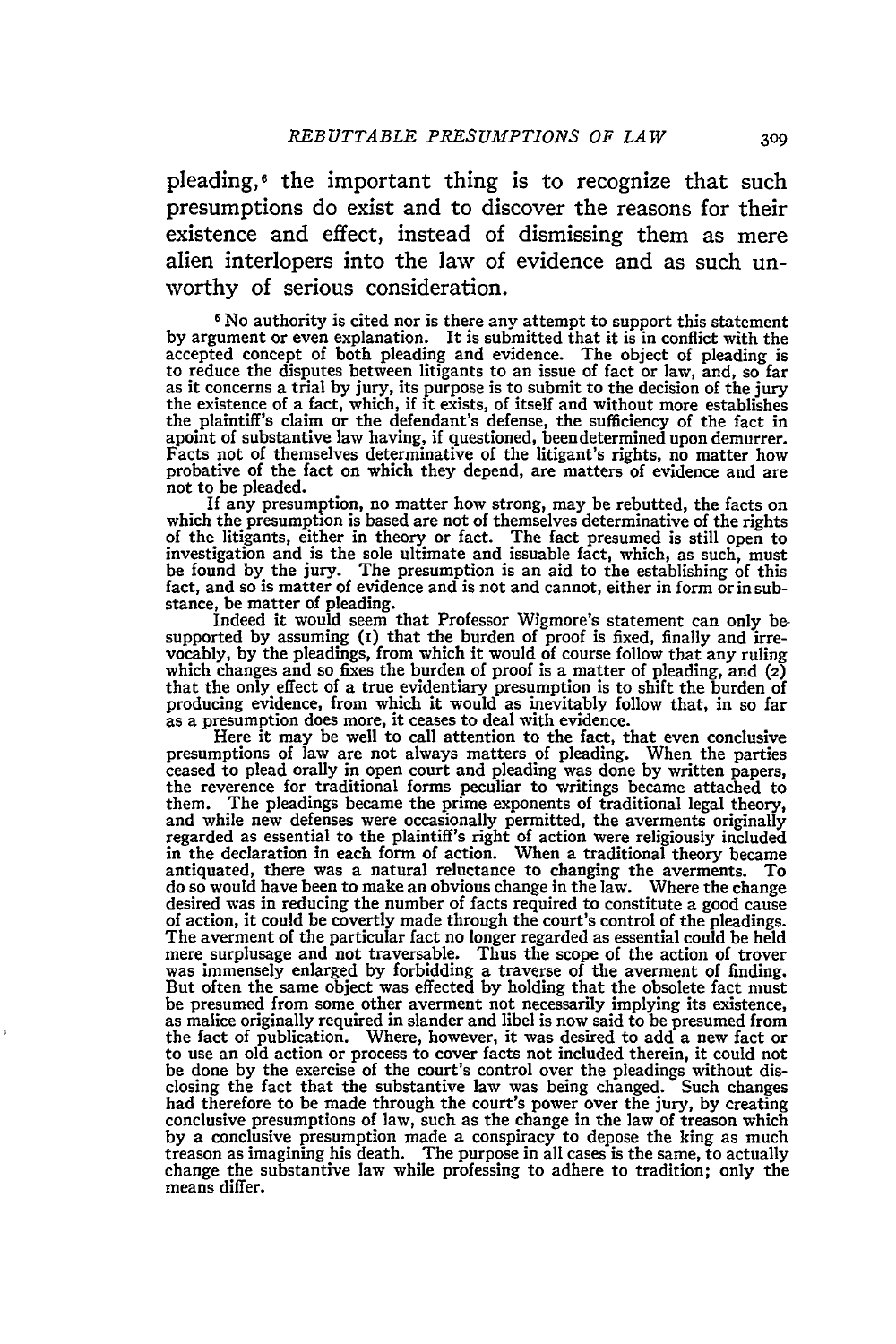The term presumption is used **by** both text writers and judges in a variety of senses, among others the following:

i. As a synonym for inference.

2. As laying down a rule for requiring the assumption, the taking for granted, of certain facts upon data<sup> $\tau$ </sup> whose probative force falls short of that strength usually required to justify or require such fact to be inferred.

**3.** As stating a change in the substantive law while apparently exercising the courts long admitted power to supervise the jury's exercise of its function of judging the effect of evidence produced before **it.8**

So long as an individual judge is stating in terms of a so-called presumption his own opinion as to the inferences that may, should or must be drawn from the data before him and the jury, he is laying down no rule of law. But when a court, considered as perpetual, though its membership changes, in the exercise of its judicial functions acquire experience in the valuation of the probative force of constantly recurring data, binding traditions arise as to the inferences which may, should or must be drawn from certain data. Such traditions like rules of construction, have the force of law.<sup>9</sup> But though of great practical importance, they are so numerous and vary so greatly in different jurisdictions that an attempt to enumerate and classify them is

**7** The word "data" is used in preference to "evidence," because presump-tions are based upon all the facts before the jury whether shown **by** evidence,

admitted by the pleadings, or known through judicial notice.<br><sup>8</sup> In addition there is a tendency to state the fact that the duty of over-<br>coming the inertia of the court is upon a particular litigant in the form of a so-

called presumption operating in favor of his opponent.<br>
<sup>9</sup> In exercising its power to control a jury's exercise of its function of judg-<br>
ing the effect of the data before it, the court is laying down rules of law when it rules which require the jury to give a particular effect to such data. The sanction of such a ruling is the power of the court to set aside a verdict which dis-<br>regards it. A ruling which permits a finding of a fact is a j disturbed. It is submitted that the ruling is as much matter of law where it opens as when it closes the matter to the jury's discretion. And this is so, whether the rule is embodied in a presumption giving an arbitrary value to data in itself not legally probative or where it states a fixed attitude of the particular court as to the probative value of certain data.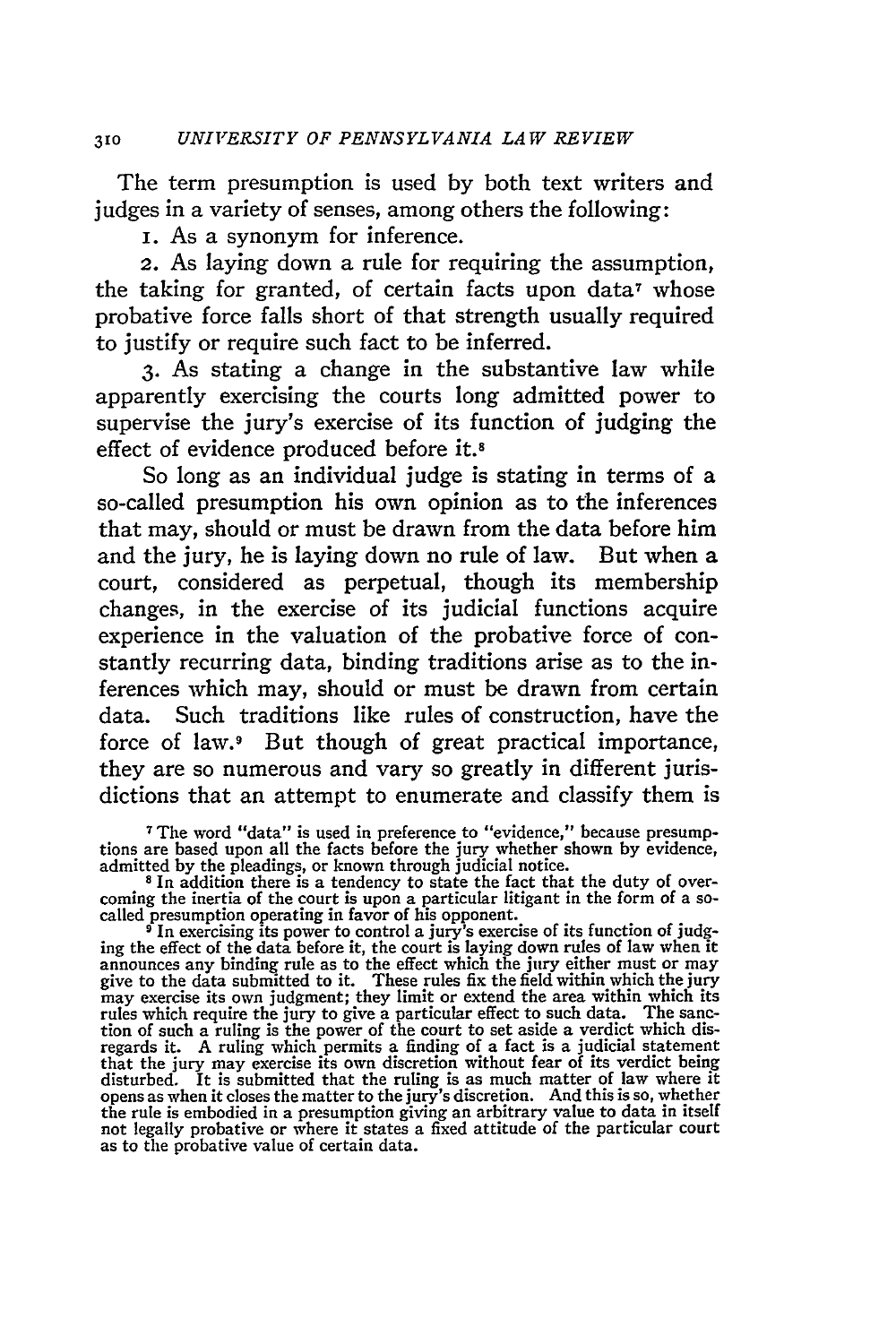impracticable. Therefore to reduce the law of evidence to a manageable size they are ignored, except where there is a unanimity of judicial opinion as to the effect of data which frequently come before substantially all courts.<sup>10</sup> The socalled presumptions by which the court gives to the temporary and transient jury the aid of its experience, accumulated during years and even centuries of dealings with similar data, by advising and admonishing them, or by defining the field in which they are free to give effect to their own opinion as to the probative value of the data submitted to them, if part of the law of evidence at all, are part of that portion of it which deals with the relevancy or weight of evidence.

On the other hand, the theoretical concept that the function of courts is to apply without change the traditions and precedents of the past has laid a taboo upon judicial legislation. In theory, only the legislature can change the law-the courts' duty is to administer it. To overcome this taboo, to make the law livable under changed conditions, to make it tolerable to a changed public opinion, while appearing to preserve a reverent adherence to tradition, courts have, in addition to resorting to directly stated legal fictions, used their admitted power of supervising and directing the jury in the exercise of its function of judging the effect of data produced before it, to make such changes, often very radical, as seemed to them necessary."' They have created many presumptions, commonly called conclusive presumptions of law, which require the jury to find some legally important fact from data which does not necessarily imply its existence and forbidding the production of even the most direct and convincing proof of its non-existence. Such presumptions have obviously no place in the law of evidence. The very fact that no evidence can be given to prove the invalidity -of such a presumption shows plainly that the fact has ceased to be of exclusive legal importance. Such a presumption

<sup>&</sup>lt;sup>10</sup> Such as the value of the proof of motive, preparation, flight, etc., as<br>evidence of the commission of a crime.<br><sup>11</sup> Indeed this form of outward deference to concepts which are actually

repudiated is not confined to courts-it appears in many legislative acts.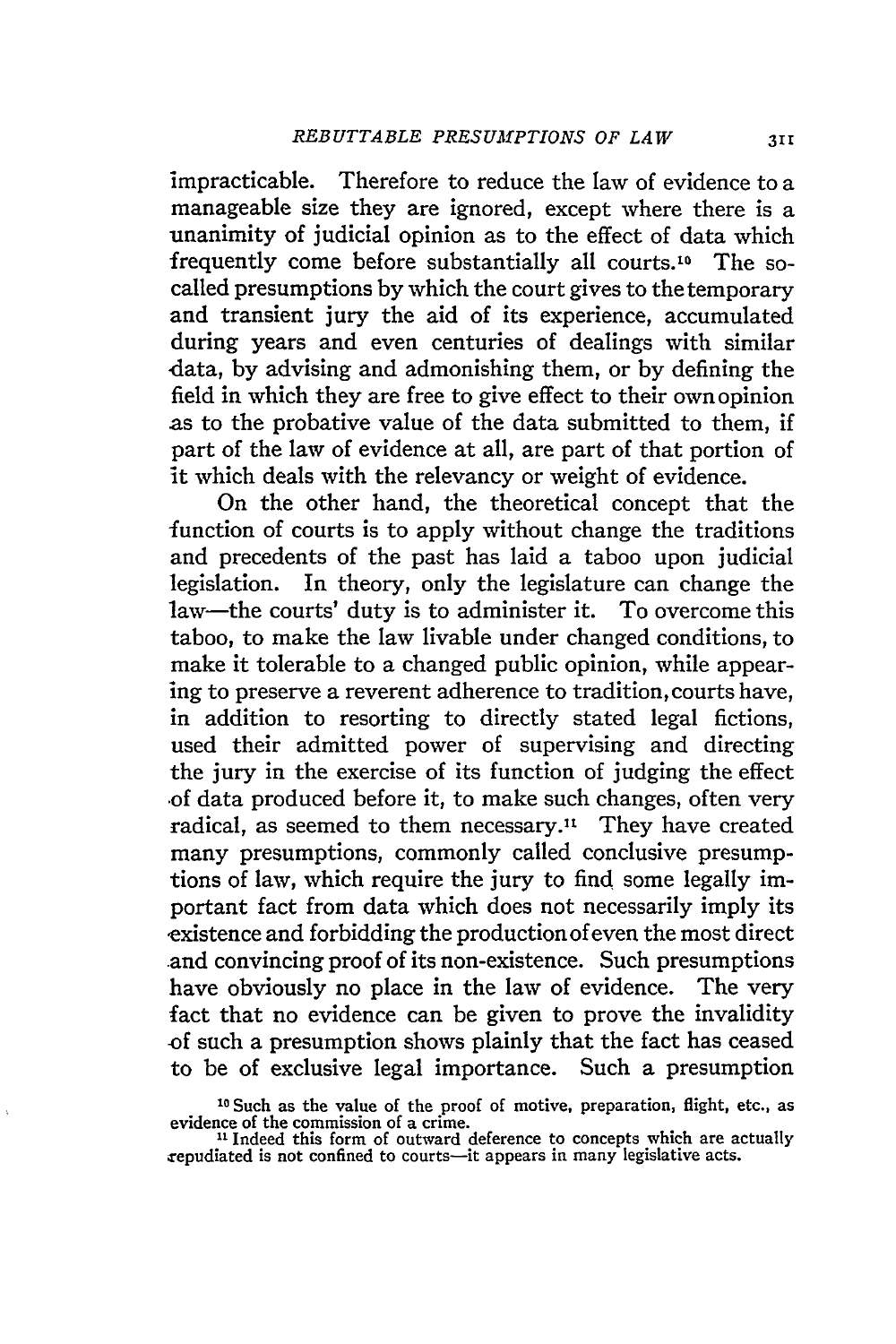concerns the law of proof to exactly the same extent as other changes in the substantive law. It affects the object and not the means of proof. The "actor" who previously had to prove the presumed fact, may now either prove it or the data on which the presumption rests. He has an additional target at which to aim. There are now two sets of facts, the proof of either one of which is of as great a legal effect as the proof of the single one previously was.

But between the so-called presumption, which only express the court's opinion of the probative value of data before it and the jury, and the conclusive presumption of law which is judicial legislation, there are a large mass of presumptions permitting or requiring the jury to presume or take for granted a fact upon data normally insufficient to justify or require a finding that it exists, but, however, permitting the presumption to be "rebutted" or overthrown.12 They permit or require the jury to take for granted the existence of the fact presumed upon data which lacks that probative value usually required to justify or require such a finding. It is this additional force given to the data by the presumption which is its legal effect. Since the presumption only operates till nullified or overthrown by the production

sumption by disproving any of its basic data.<br>Not only is it inexact but it may in practice lead to confusion of thought.<br>It may seem to imply that the burden of him, who would undermine a presumption by disproving the data on which it rests, is the same as that of him who would overthrow it, and so varies with the nature of the presumption in question. Whereas he who asserts the existence of a presumption must persuade the court and jury by sufficient evidence produced by him or otherwise known to them, of the existence of facts sufficient to raise such presumption. Till this is done, no presumption aids him. No artificial value is attached to the data which he produces, and this is as true where the facts, if proved, wou presumption of law as where it would raise a presumption binding only till the production of legal proof of the fact assumed.

**<sup>1</sup>A** presumption is in the strict sense rebutted only when the data on which it rests is not disputed, but where direct or circumstantial evidence is given by him against whom it operates to overcome its effect as sufficient or prima facie proof of the fact presumed. Yet a presumption is sometimes said to be rebutted by proof of the non-existence of the data on which it rests. This use of the term is unfortunate. While the presumption is displace overthrown but undermined. Such proof does not destroy a presumption; it<br>shows that there is no presumption to destroy. One does not speak of rebutting<br>direct evidence by proving the witness unworthy of belief, or of rebut cumstantial evidence by disproving one of the chain of circumstances necessary as a whole to support an inference or finding of the fact which the circumstantial evidence is offered to prove. It is equally inexact to speak of rebutting a pre-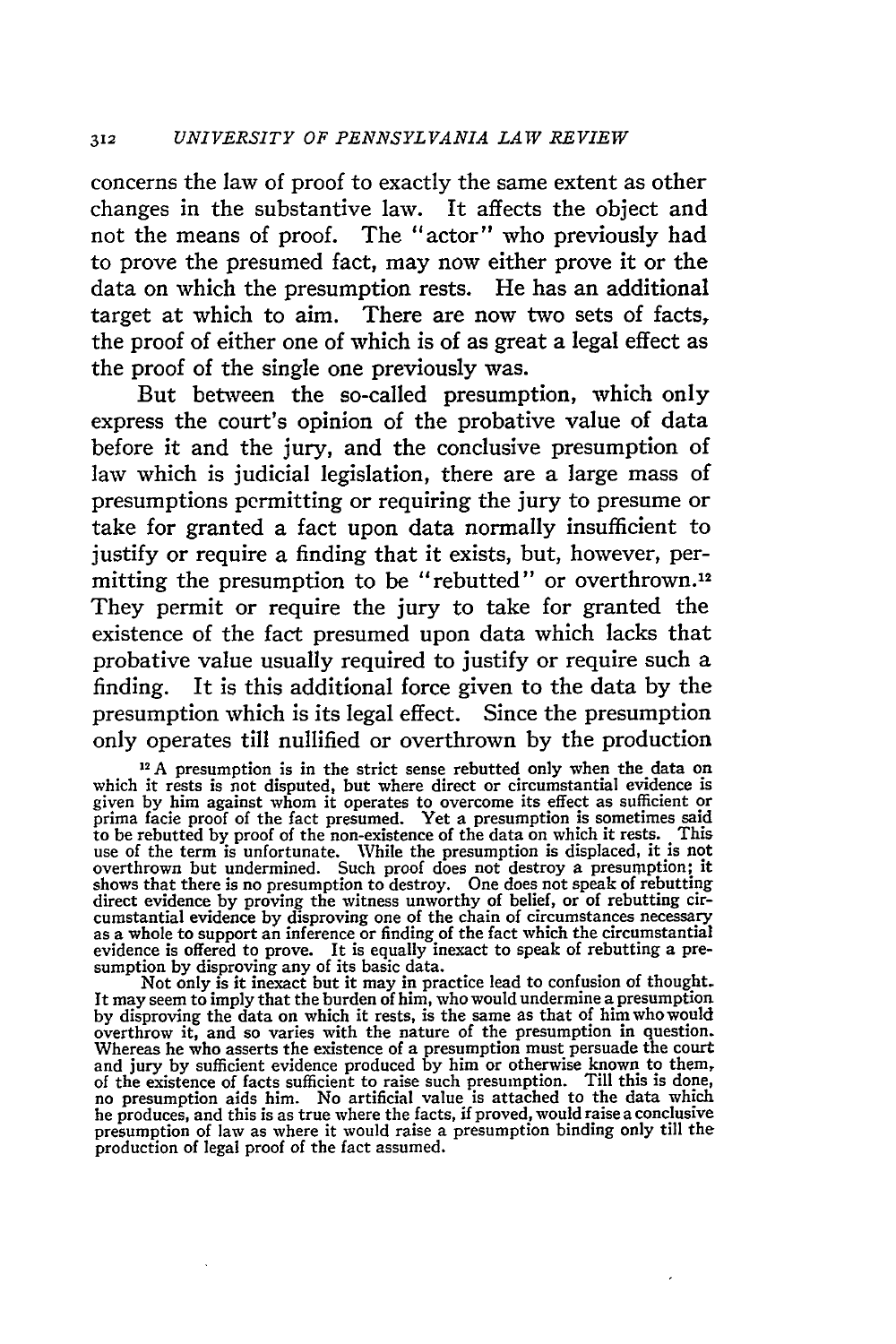of evidence rendering doubtful or proving the non-existence of the facts presumed by it, it does not change the substantive law. The fact presumed has not ceased to be of exclusive legal importance. Such a presumption is a rule of law, and since, until rebutted, it so far establishes a fact as to require the adjudication of the rights of litigants on the basis of its existence, it is a rule of the law of evidence. And it is not a rule of that part of the law of evidence which deals with relevancy, since it attaches to the data on which it rests a value as proof which its probative force would not, but for the presumption, warrant.

The legal force of a presumption is then the additional weight given by it to data not in itself of sufficient probative force to permit or require the jury to find the existence of the fact presumed. All such presumptions are, therefore, created by some policy of law which requires this abnormal weight to be given to meet some judicially felt need or to accomplish some purpose judicially recognized as desirable. While it cannot be expected that there will be complete agreement among the courts of the many common law jurisdictions, it may be stated with some confidence, that these needs and purposes can be roughly divided into two classes:

I. The necessity of relaxing the stringency of proof in theory required to justify or require an inference or finding of certain facts.

II. The desire to determine, if possible, certain rights and duties as though certain facts existed.

And it is submitted that the force of each presumption and its effect, as shifting the burden of overcoming the inertia of the court or of only shifting the burden of producing evidence, depends upon the nature of the need or purpose which has led to the recognition of that presumption.

I. The requirement of proof to that degree of certainty which the common law in theory demands, if strictly insisted upon in certain constantly recurring situations, would result in waste of time or in a denial of justice to those whose rights depend upon facts which in their nature are usually incapable of strict proof.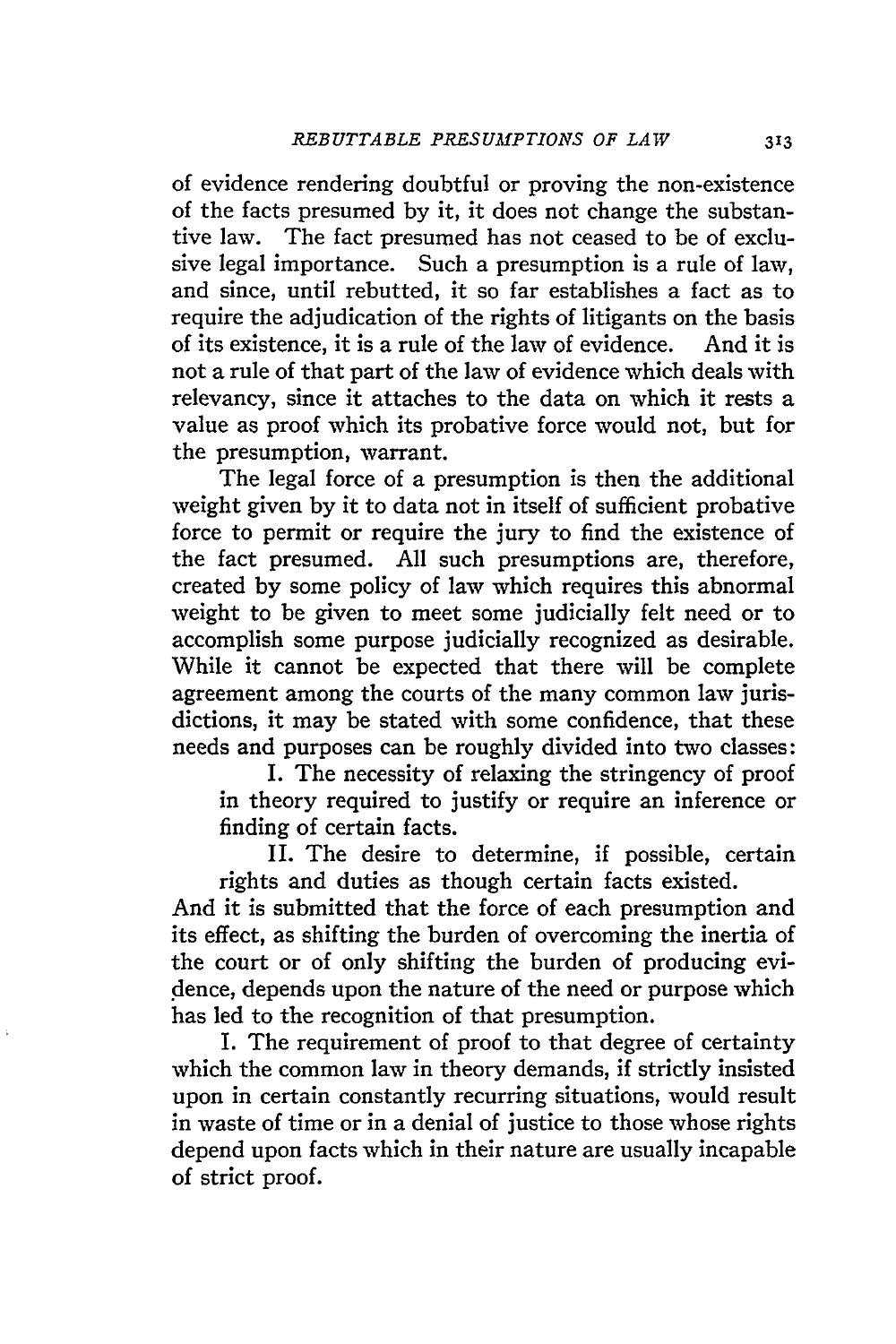The need of relaxing the stringency of the proof in theory required by the common law has led courts to create certain presumptions. These presumptions arise in three situations:

i. Where the fact assumed so usually exists that, to require the production of evidence to establish its existence, would cause unnecessary waste of time, money and effort of both courts and litigants.

2. Where the rights of the litigants depend upon facts which from their nature are usually incapable of proof to the certainty or by that sort of evidence whioh theoretically is alone regarded as legally probative.

**3.** When the power to produce evidence of the fact on which the litigant's rights depend is exclusively in the power of the opponent of him, who, having the risk of persuasion, should in theory also bear the burden of producing evidence sufficient to persuade.

In all of these, the need is satisfied when evidence is produced. Having accomplished their purpose they have, of course, no further effect. Like Maeterlinck's male bee, having functioned they disappear. (I) If evidence is given sufficient to cast a doubt upon the existence of a fact so usual that its existence may in the absence of evidence usually be safely assumed, the presumption based on the desire to save unnecessary waste of time and effort disappears, since the time and effort is now seen to be no longer mere waste, but a necessary expenditure to clear up a real doubt. At all events, when evidence on both sides is produced the time and effort have been expended, the purpose of the presumption has failed and it ceases to exist. (2) So, in those few presumptions which are based on the usual impossibility of proving certain legal important facts, if there is evidence whether direct or circumstantial amounting to legal proof of such facts, the very basis of the presumption, the assumed impossibility of strict proof fails carrying with it the presumption based on it. **(3)** Where a presumption is recognized because the power of producing evidence is exclu-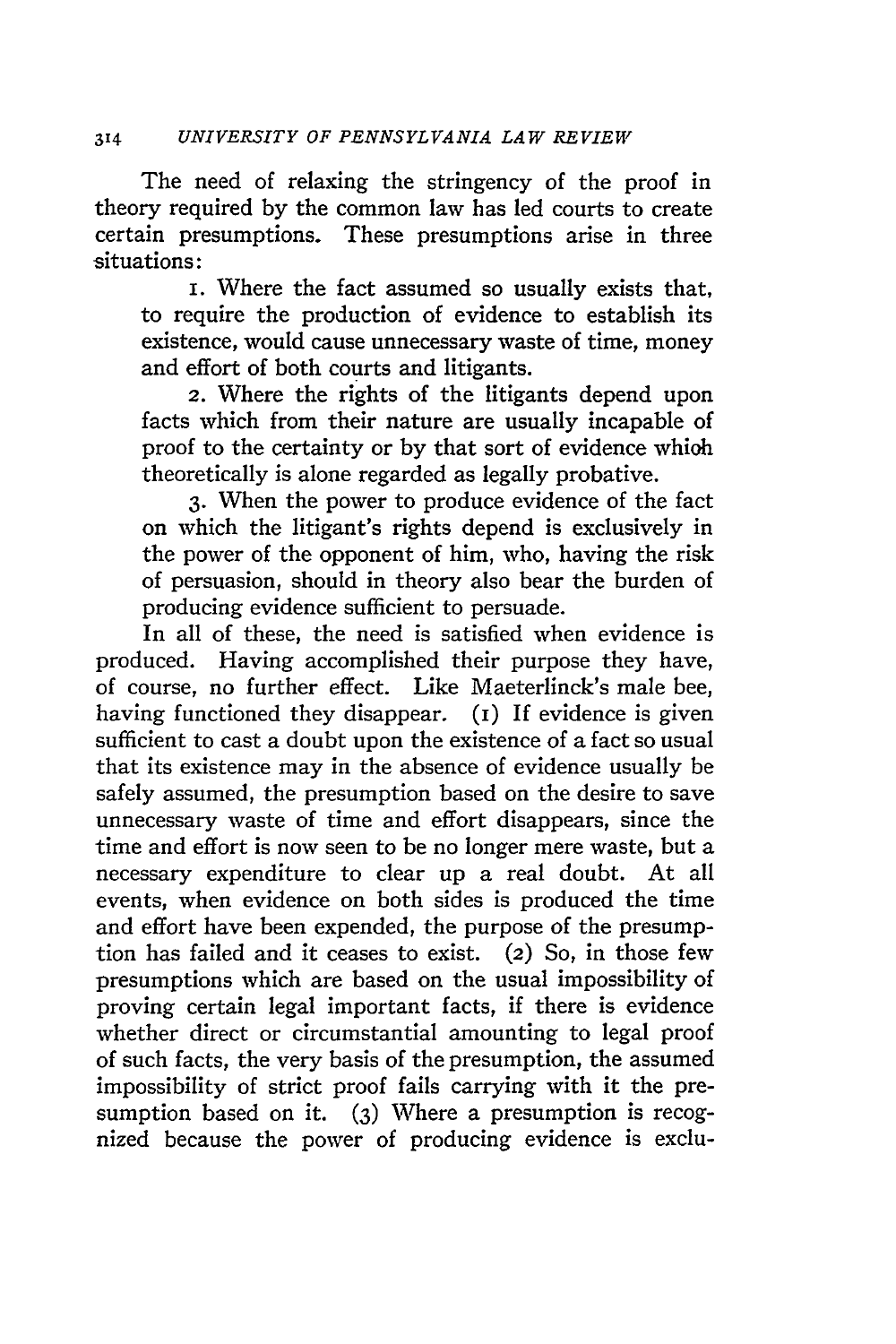sively in the opponent of him who has the burden of persuasion, in so far as it is recognized for the purpose of relieving him of a burden which is impossible for him to successfully bear, that purpose is satisfied when his opponent produces evidence of what actually took place.13

There is no reason why the risk of persuasion should be shifted and that the defendant, let us say, since such presumptions usually arise in aid of a plaintiff in an action on the case for negligence, should be forced to convince the jury that the facts as proved establish a preponderance of probability in favor of his innocence. If the defendants witnesses are believed to have told the whole truth and his records are accepted as full and accurate, the facts are known and the plaintiff is in no worse position than if such facts had been proved **by** his own witnesses or books. What disadvantage he originally labored under has disappeared, and the presumption based on the desire to remove the disadvantage is satisfied. Yet many courts do hold, where the so-called doctrine of *res ipsa loquitur* applies, that not only the burden of producing evidence showing to the satisfaction of the jury

**13** Here it is necessary to discriminate between the credibility of a witness and the probative value of his testimony if believed. It is the duty of him against whom any presumption operates to produce evidence, not merely witnesses, and therefore he must satisfy the jury of the credibility of his witnesses.<br>And where as in this particular sort of presumption, the witnesse persons in his own employment who generally are the very persons who are<br>at fault, or the proof is by books and records kept and produced by him, it is<br>only natural that a wide latitude is allowed to the jury in distrustin mony or proof. While the common law prohibition against admitting the testimony of persons in any way interested in the result of the litigation has been universally removed by legislation, there remains in practice a stro such testimony. And where the presumption requires a party to give an account<br>of his own actions, he is bound to satisfy the jury that he is giving a full account,<br>and is not merely stating that part which is most favorabl back that part which is to his disadvantage.

In actions of negligence in which presumptions, based on inequality in In actions of negligence in which presumptions, based on inequality in the power of proving what actually occurred, most usually arise, there remains after the facts are sufficiently proved, the further question of so-called fact: Is the defendant's conduct negligent? This is a matter as to which, when once the facts are known, neither party has any exclusive or even peculiar power of persuasion. Even in those relations such as carrier and passenger, to which this presumption is held to be peculiarly applicable, if it appear that the plaintiff by some chance does know and thus can prove all the essential facts, no pre-<br>sumption arises to relieve him of his full burden of proving the facts and con-<br>vincing the jury that the defendant's conduct was negligent. Equa the facts are made known by witnesses or documents accepted by the jury as credible, the presumption should disappear.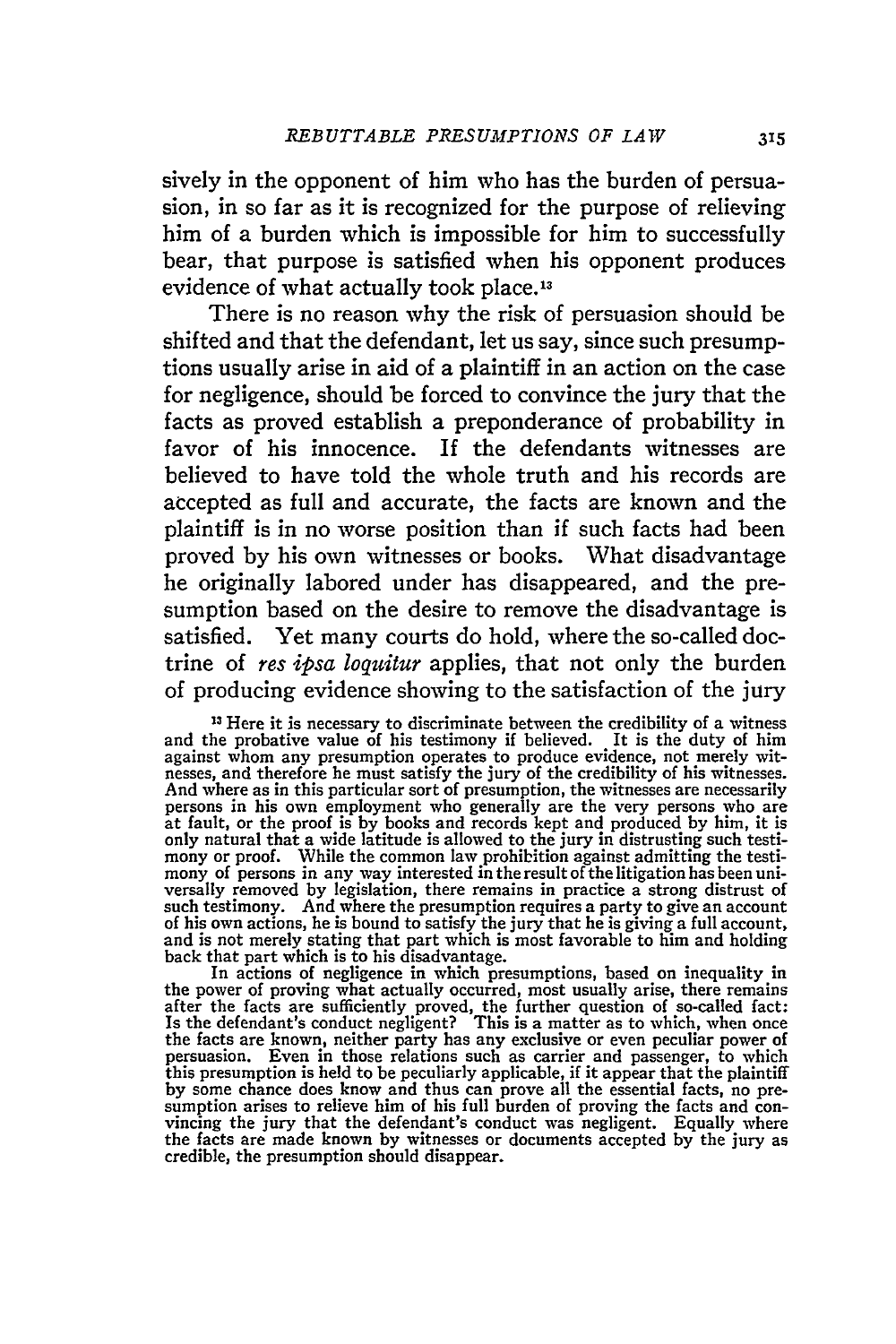what actually took place but of convincing the jury that his conduct is not negligent is shifted to the defendant.14 This is in part due to a failure to discriminate between proof by satisfactory evidence of the facts and persuasion as to whether those facts show conduct conforming to or falling short of that of a reasonable man under like circumstances,—and in part is due to a growing tendency to a compromise between the modem theory of tort liability as based exclusively on fault and the more modem renaissance of the ancient concept that every one must answer for the harm done even by his most innocent acts, by not only raising the presumption of negligence upon the mere fact of harm done, but by holding that such presumption requires the defendant to rebut it by proving that he has done all that is possible to prevent the harm that his activities has caused. This tendency chiefly appears in cases in which the harm is done by what is called ultra hazardous operations or businesses. The additional weight is given the presumption because the court desires to hold those engaged in such work to a strict accountability without' definitely breaking with the traditional concept of that there can be no liability without fault,<sup>15</sup> and to this extent the presumption becomes akin to those of the second class.16

In all of these presumptions—the data while not sufficient either in its character or in the probative force to constitute strict legal proof, has a real probative value. It is, in fact, probable that the fact presumed is true. At the least the data on which the presumption rests creates a strong suspicion of the existence of the fact assumed or required to

14 In Weber v. Chicago R. I. **&** P. R. R., **175** Ia. **358** (1916) it is held that while the presumption expressed by the phrase "res ipsa loquitur" usually shifts only the burden of producing evidence, where the relation of carrier and passenger exists it also shifts the risk of persuasion.<br><sup>15</sup>Some courts, less anxious to pay lip-service to time honored theory,

have definitely broken with tradition and have held certain operations, no matter<br>how carefully carried on, to contain such risk of injury to persons not interested<br>in their success, that they must be at the operator's pe

mitting the defendant to prove in excuse unavoidable necessity or the fact that the harm was accidental, he having taken every precaution to avoid it.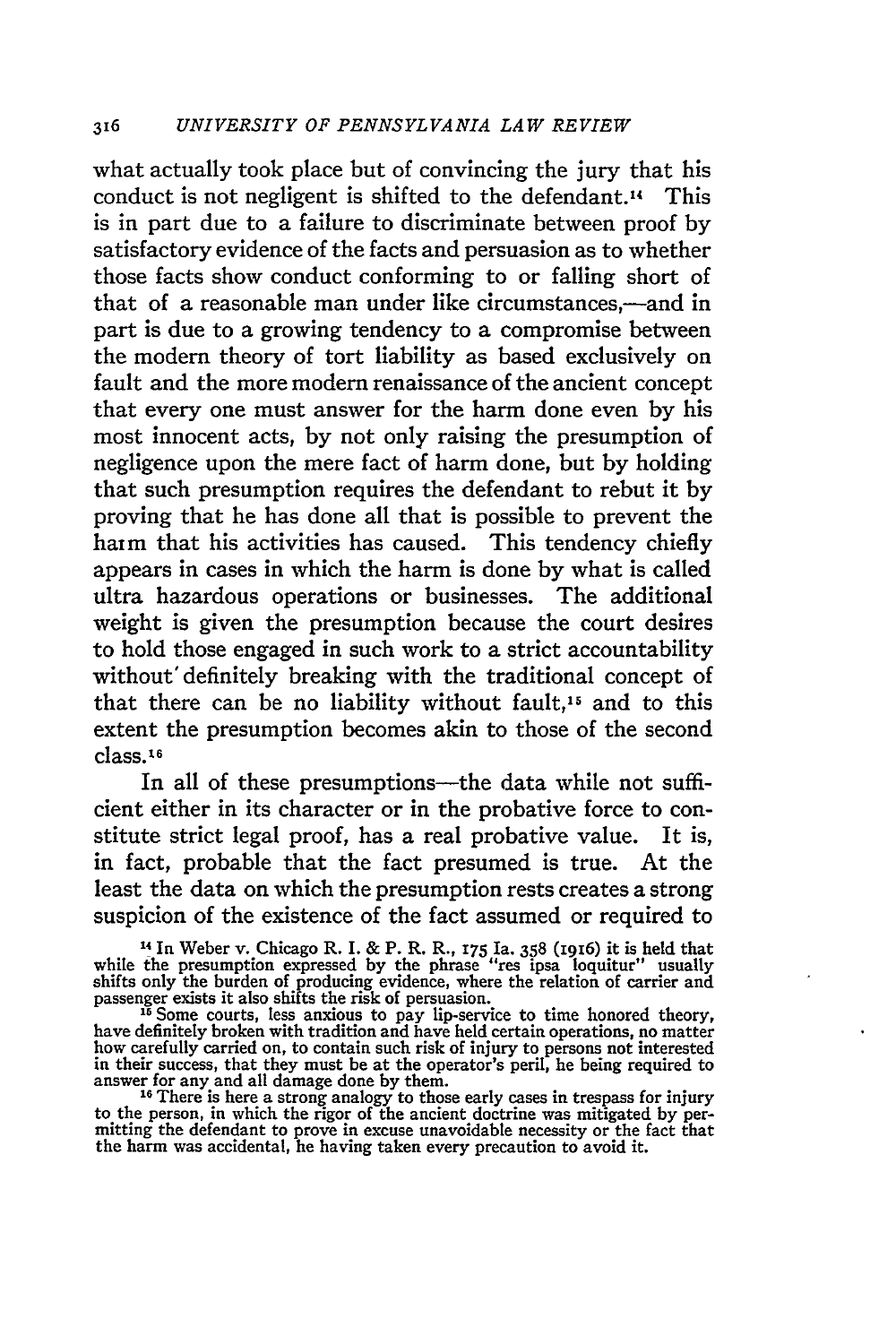be taken for granted. The ordinary man would not hesitate to act upon such data in even his important personal affairs. They have a sufficient force to the layman-it is only the strictness of proof legally required that prevents them from having the effect of legal proof. The whole force of the presumption is to make the legal concept of sufficient proof conform to the popular concept by adding to data, which complies with the popular standard of adequate proof, that additional weight necessary to satisfy the more exigent legal standard.

II. But there are many presumptions which permit or require the jury to find a fact to exist upon data, which even to the lay mind would appear far from sufficient to justify or require such a finding, or even upon data which the lay mind would accept as sufficient proof of its non-existence. These presumptions are inspired by the desire to adjust the rights of the litigants as though the fact assumed did exist.<sup>17</sup> Yet these presumptions do not, like conclusive presumptions of law, forbid inquiry into the existence of the fact assumed by them. They cannot be said to be changed in the substantive law by judicial legislation masquerading as rules of evidence. The fact assumed remains legally important.'s

It may seem illogical to regard a fact as determinative of legal rights and yet require it to be assumed as existing upon data which does not tend to raise a real belief in the probability of its existence. It is certainly illogical to require such an assumption upon data which even to the lay mind would render its existence highly improbable, and it is still more so to require its assumption till its existence is shown to be impossible. Yet courts may well be unwilling to abandon a theory and yet equally unwilling to apply it in strict

<sup>&</sup>lt;sup>17</sup> For example, it may be suggested that various and varying presumptions as to whether an alteration in a deed or will is to be made before or after execution, are inspired by the differing desires of the courts at different times and in different jurisdictions to facilitate or obstruct the transfer of titles in<br>order to protect the grantee or devisee, or the heir at law or next of kin. See<br>note on this subject, 68 U. of P. Law Review 264 (March, 19

could be proved a bastard by showing that her husband could not possibly have been its father.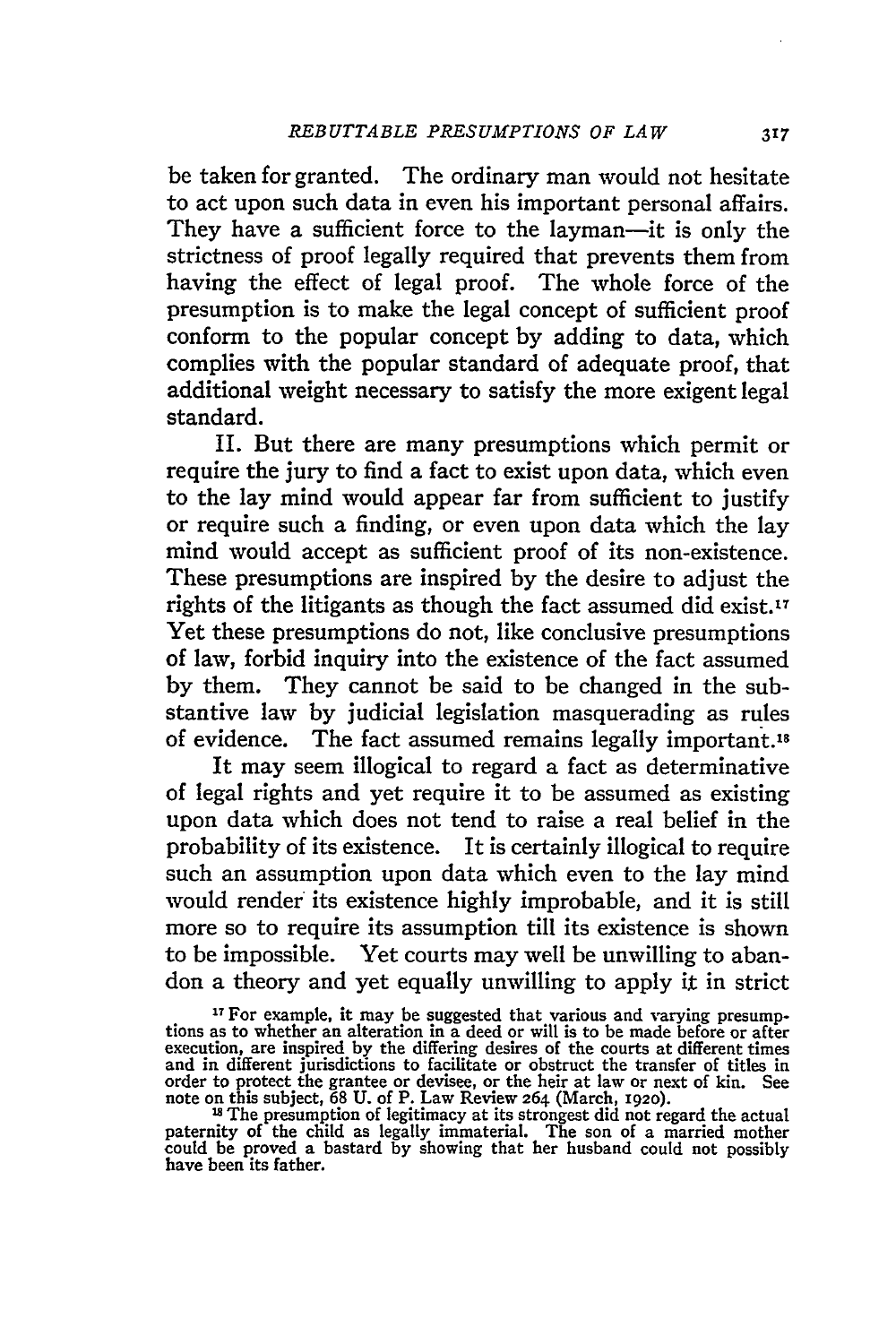logic, without regard to the inconvenience of such an application. And the common law has never shrunk from such compromise if by the sacrifice of logic and symmetry it could reach a workable rule.19

Strictly speaking, it is illogical to be unwilling to change the common law concept of descent through the father and adopt the principle that a husband must father all the children born to his wife during marriage, and yet assume that a child born to a married mother is begotten by her husband until the barest possibility thereof is disproved.20 It is equally illogical to refuse to open cohabitation as man and wife the same legal effect as to marriage byreligiousceremony or actual contract, and yet assume the existence of a valid though informal contract from such cohabitation, though the actual circumstances make extremely slight the chance that such a contract was actually entered into.<sup>21</sup> It is even

<sup>19</sup> Just as such presumptions are often created to modify the practical application of some earlier theory which the court is unwilling to abandon or<br>even to covertly change by creating a conclusively presumption of law—so we<br>find presumptions used to bring an ancient practice based on a theor forgotten or abandoned, into apparent conformity with the newer, more fashionable doctrine.

The doctrine that tort liability is dependent upon proof that the defendant is in fault received a far more universal acceptance in America than in England. So in America the courts have recognized presumptions of negligence in cases<br>where the English courts frankly apply the earlier concept that a bailee, such<br>as an agister of cattle, must return uninjured the cattle entruste to preserve them. Compare Coldman v. Hill, L. R. i K. B. 443 (i19) with the American cases cited in a note on that case in U. of P. Law Review, pp. **179-182** (January 1920). 20This presumption of legitimacy was originally so strong that only the

most conclusive proof of the husband's absence beyond the four seas was capable of rebutting it. In a case decided in **1304,** Y. B. **32** & 33 Edw. i-6o- , the jury on proof that the husband had been abroad during the time when the child must have been conceived, expressly found her not to be his daughter; but the justices adjudged her legitimate since the husband "may have come into the country by night before and begotten this woman upon his wife." The w Wigmore on Evidence, Sec. **2527. <sup>21</sup>**The extreme to which this presumption is carried by American courts

is shown by the case of Fitzgibbons' Est., 162 Mich. 416 (1910), in which, though<br>the original marriage was admittedly illegal, because the man had a wife then<br>living, a validating contract was presumed upon the death of Thus a validating contract was presumed between a man who did not know that it could legally be made and a woman who did not even know that it was needed.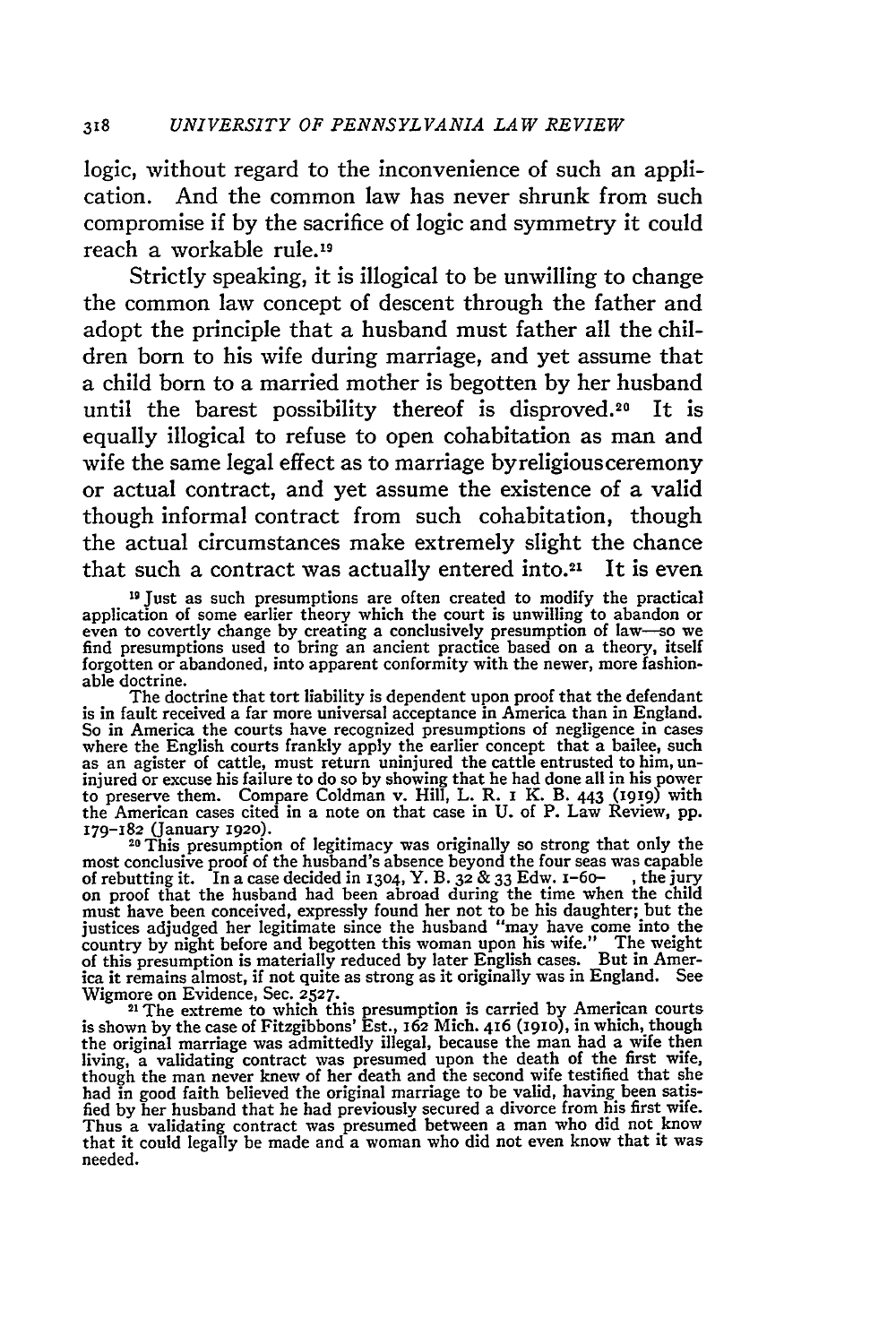more illogical for judges to require juries to find that a custom to make a money payment for certain services, which is shown to have existed unchanged as far back as proof is available, has persisted unchanged since the accession of Richard I, even though as men the judges might recognize an inherent improbability so great that if they must act both as judges and juries they would be forced to find such an origin impossible.22 Yet such things do not shock the common law judge, who realizes that the practical value of preventing disputes as to descent, social status and the enjoyment of customary rights is more important than strict logic.<sup>23</sup>

Clearly the mere production of evidence does not satisfy the purpose of such presumption. They therefore do habitually shift the burden of persuasion. The desire to decide the case as though the presumed fact existed varies in intensity. Sometimes it is required to be so decided only until the non-existence is proved by a bare preponderance of probability, such as is necessary to satisfy the normal burden of persuasion. In such cases the presumption merely shifts the risk of persuasion with its ancillary burden of producing evidence. In other instances the desire is more keen, and there are added "quantitative" and "qualitative" rules requiring the party against whom the presumption operates to exclude the probability, or even the barest possibility, of its existence, and fixing the nature of the evidence admissible to overcome the presumption; as for initance by forbidding the admission of other than direct evidence of the non-existence of the fact assumed.

While, in presumptions of the first class, the basic data have a real though not legally sufficient probative value and the additional weight given by them is but slight, presumptions of the second class are imposed without regard to value

<sup>22</sup> See the opinion of Cockburn, C. J. in Bryant v. Foot, L. R. 2 *Q.* B. 161. The more rational view of Blackburn, J. prevailed in a closely analogous matter<br>in Angers v. Dalton, K. R. 6 A. C. 747. See also Phillips v. Halliday L. R.<br>(1891) A. C. 228.<br><sup>22</sup> See as to this, Lord Erskine's opinion in t

to 470.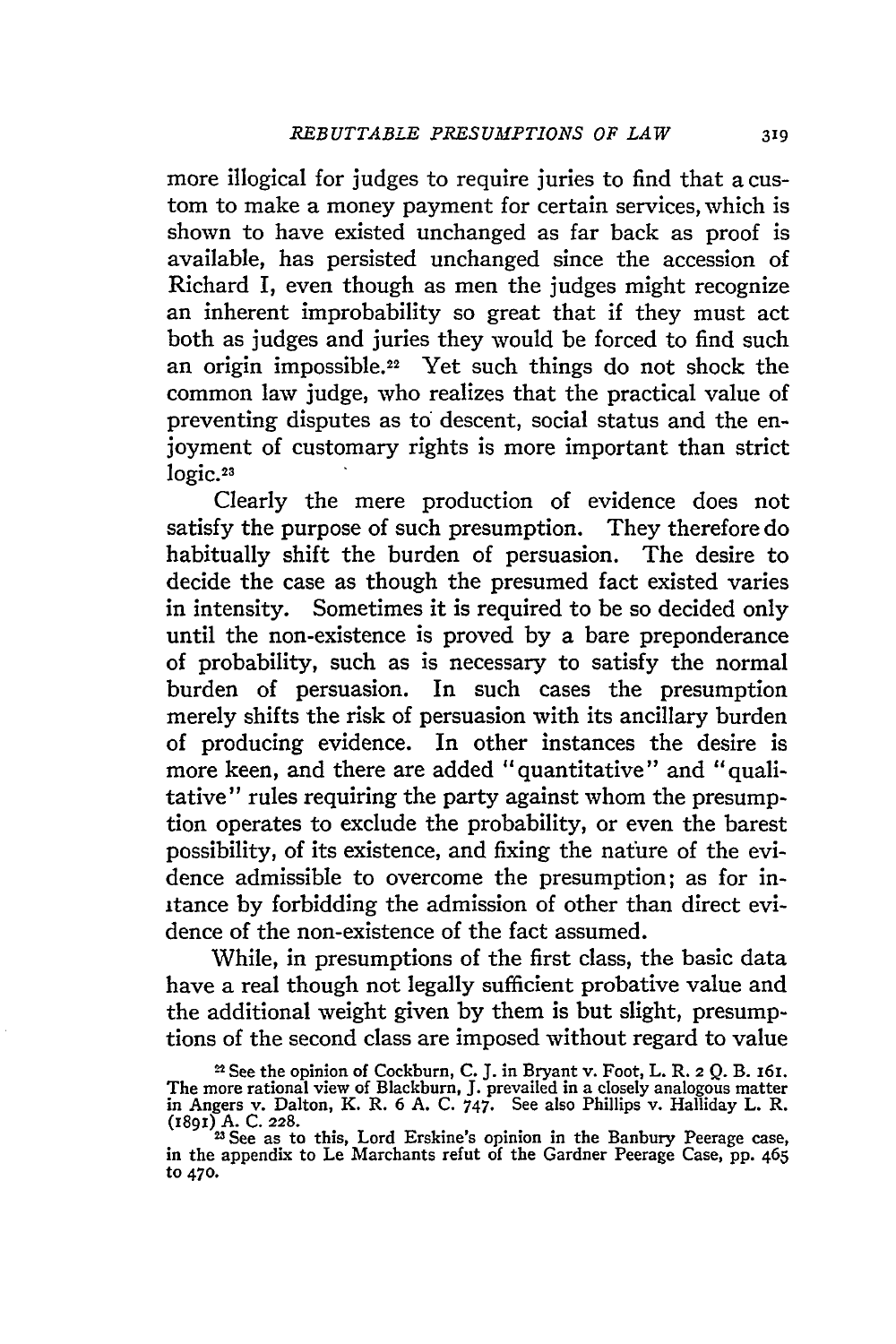of the data on which they rest. It is the presumption and the presumption alone which gives value as proof to data, which, but for it, would even to the lay mind have no tendency to make the presumed fact probable, or which in fact may even make its existence highly improbable.

There is a species of presumptions which does not fall exactly within either of the two principal classes. Where goods are delivered in good condition to a carrier to be carried to their destination by a series of connecting carriers, and are received in a damaged condition, neither the consignor nor the consignee knows in the custody of which of them the damage was sustained, nor can they hope to discover this save by information given by the carriers themselves. Stringent as the liability of such a carrier is, the consignor would lose all its benefit if he were held to strict proof against anyone of the series. Therefore, though there is usually no preponderance of probability that the goods were damaged in the custody of one rather than another of the carriers, a presumption is universally created which, though diametrical opposite in different jurisdictions, is effective in finally locating the carrier liable. In some jurisdictions, it is presumed that the damage occurred while in the custody of the initial carrier, in other while in the custody of the final carriers. But in either case, the carrier presumed to be liable can and in practice does prove by his records that he is not answerable. He passes the responsibility forward or back till ultimately the carrier is found who cannot show that he turned over the goods in the same condition they were in when he received them. Usually a demand on the carrier of presumed to be liable is sufficient to start an investigation by the successive carriers, which traces the carrier actually liable and leads to a settlement by him without the necessity of resorting to litigation. Here the presumption differs from those of the first class in that the data have practically no real probative value-they cannot be said to raise even a suspicion that the initial or final carrier had the custody of the goods when the damage occurred.